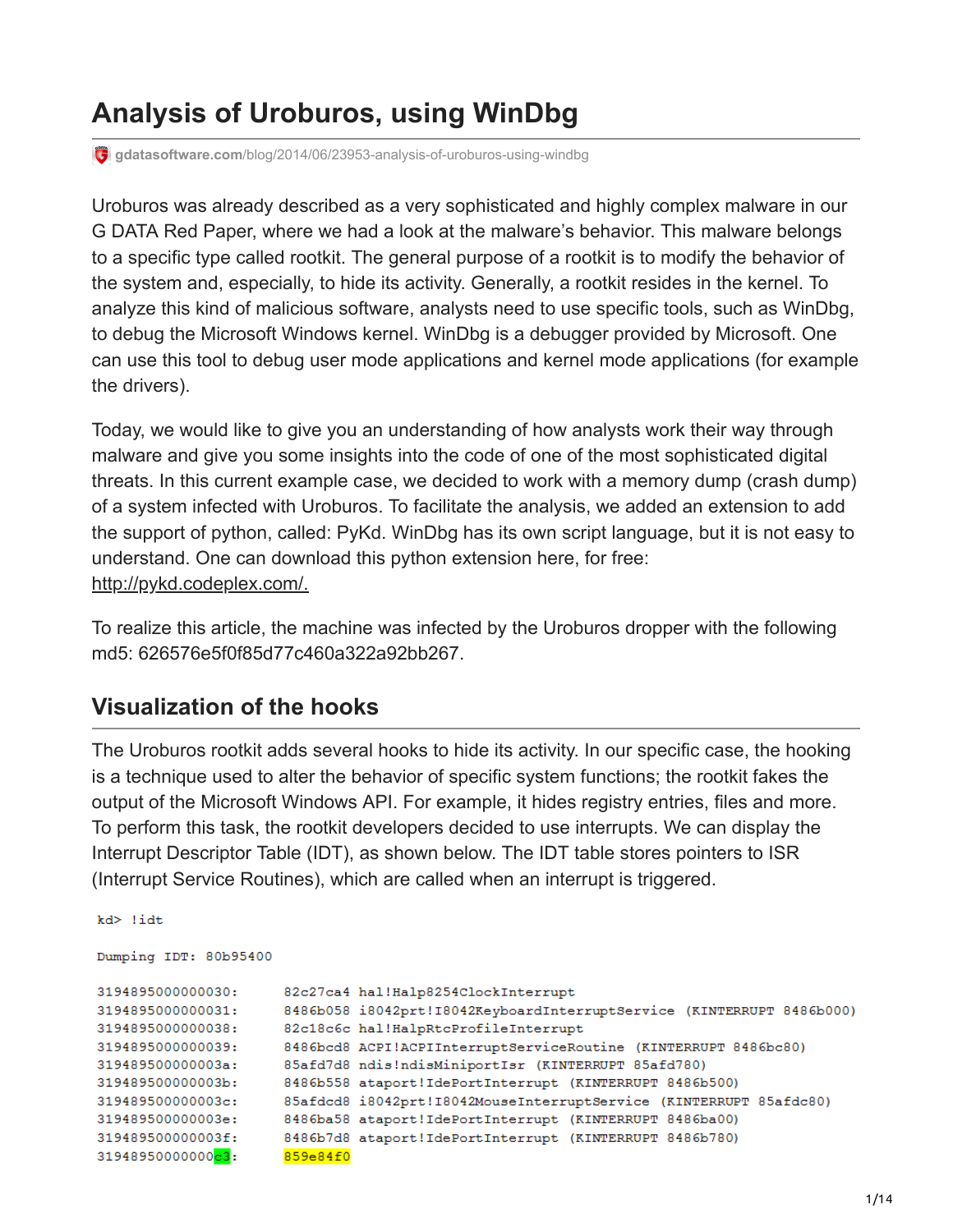One of the pointers (0x859e84f0) is unknown and cannot be resolved. All other pointers have a function name, following the address. The last digits of the first column are the ID of the interrupt (in our case 0xC3). We can disassemble the code available at this address:

| kd> u 859e84f0 | L0x16               |               |           |
|----------------|---------------------|---------------|-----------|
| 859e84f0 90    |                     | nop           |           |
| 859e84f1 90    |                     | nop           |           |
| 859e84f2 90    |                     | nop           |           |
| 859e84f3 90    |                     | nop           |           |
| 859e84f4 90    |                     | nop           |           |
| 859e84f5 90    |                     | nop           |           |
| 859e84f6 90    |                     | nop           |           |
| 859e84f7 90    |                     | nop           |           |
| 859e84f8 90    |                     | nop           |           |
| 859e84f9 90    |                     | nop           |           |
| 859e84fa 90    |                     | nop           |           |
| 859e84fb 90    |                     | nop           |           |
| 859e84fc 90    |                     | nop           |           |
| 859e84fd 90    |                     | nop           |           |
| 859e84fe 90    |                     | nop           |           |
| 859e84ff 90    |                     | nop           |           |
| 859e8500 6a08  |                     | push 8        |           |
|                | 859e8502 6808859e85 | push          | 859E8508h |
| 859e8507 cb    |                     | $_{\rm retf}$ |           |
| 859e8508 fb    |                     | sti           |           |
| 859e8509 50    |                     | push          | eax       |
| 859e850a 51    |                     | push          | ecx       |

The last argument of the WinDbg command is the length (L0x16) to disassemble. The function starts by a series of NOP. The interrupt 0xC3 is used by the malware, the next step is to identify how and when this interrupt is triggered. Here is the code of the beginning of the function IoCreateDevice():

```
kd> ? IoCreateDevice
Evaluate expression: -2103684120 = 829c53e8kd> u 829c53e8
nt!IoCreateDevice:
829c53e8 6a01
                       push
                               \mathbf{1}int
                              0c3h829c53ea cdc3829c53ec ec
                       in
                               al, dx
829c53ed 83e4f8
                       and
                               esp, OFFFFFFF8h
829c53f0 81ec94000000 sub
                             esp,94h
829c53f6 a14cda9282
                               eax, dword ptr [nt!_security_cookie (8292da4c)]
                       m \circ v829c53fb 33c4
                               eax, esp
                        xor
829c53fd 89842490000000 mov
                               dword ptr [esp+90h], eax
```
We can see that the second instruction is int 0xC3 (interrupt 0xC3). Thanks to the PyKd extension, we can easily create a python script to detect every function with this interrupt: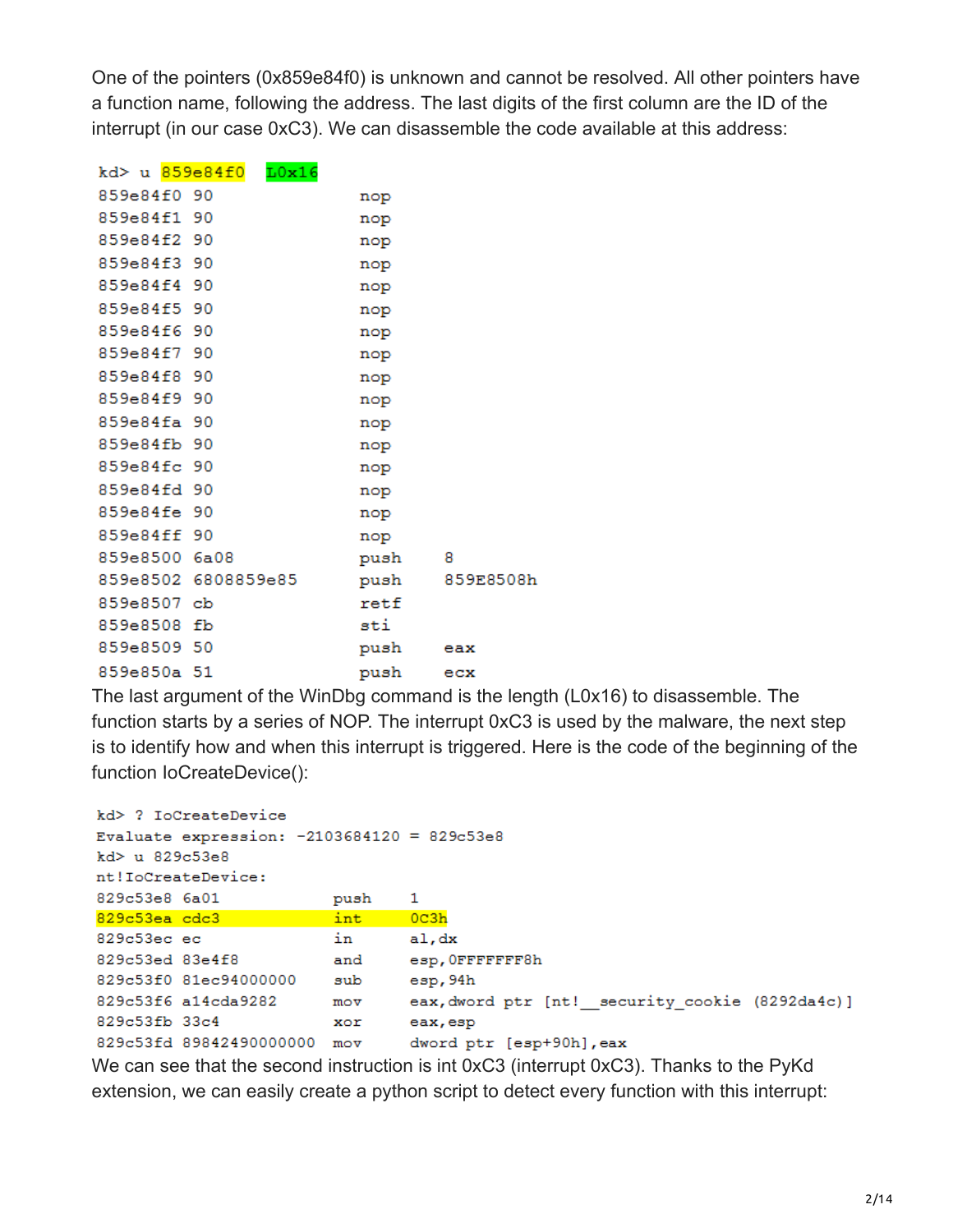```
import pykd
output = pykd.dbgCommand("x nt!*").split("\n")
for i in output:
 if i != "":
    addr= i.split() [0]name=i.split() [1]opcode=pykd.dbgCommand("db %(addr)s+2 L2" % {'addr': addr}).split()
    if (openel] == "cd") and (procedure[2] == "c3"):
      print "Hook: "+name
```
This script starts to list each exported function in ntoskrnl.exe. Secondly, for each function it checks if the second instruction is int 0xC3 (cdc3). If it is the case, the exported function's name is displayed. Here is the output of the script regarding the current analysis:

```
kd> !py c:\hook.py
Hook: nt!NtCreateKey
Hook: nt!NtQueryInformationProcess
Hook: nt!NtQuerySystemInformation
Hook: nt!ObOpenObjectByName
Hook: nt!NtClose
Hook: nt!IoCreateDevice
Hook: nt!NtEnumerateKey
Hook: nt!NtShutdownSystem
Hook: nt!NtTerminateProcess
Hook: nt!IofCallDriver
Hook: nt!NtQueryKey
Hook: nt!NtCreateUserProcess
Hook: nt!NtCreateThread
Hook: nt!NtSaveKey
Hook: nt!NtReadFile
```
We could use the function: !chkimg to easily identify the hook. However, it was a good exercise to play with PyKd.

Another interesting step is to dump the code of the driver. To perform this task, we first need to find the beginning of the PE. We can find the address thanks to the address of the code executed when an interrupt is triggered: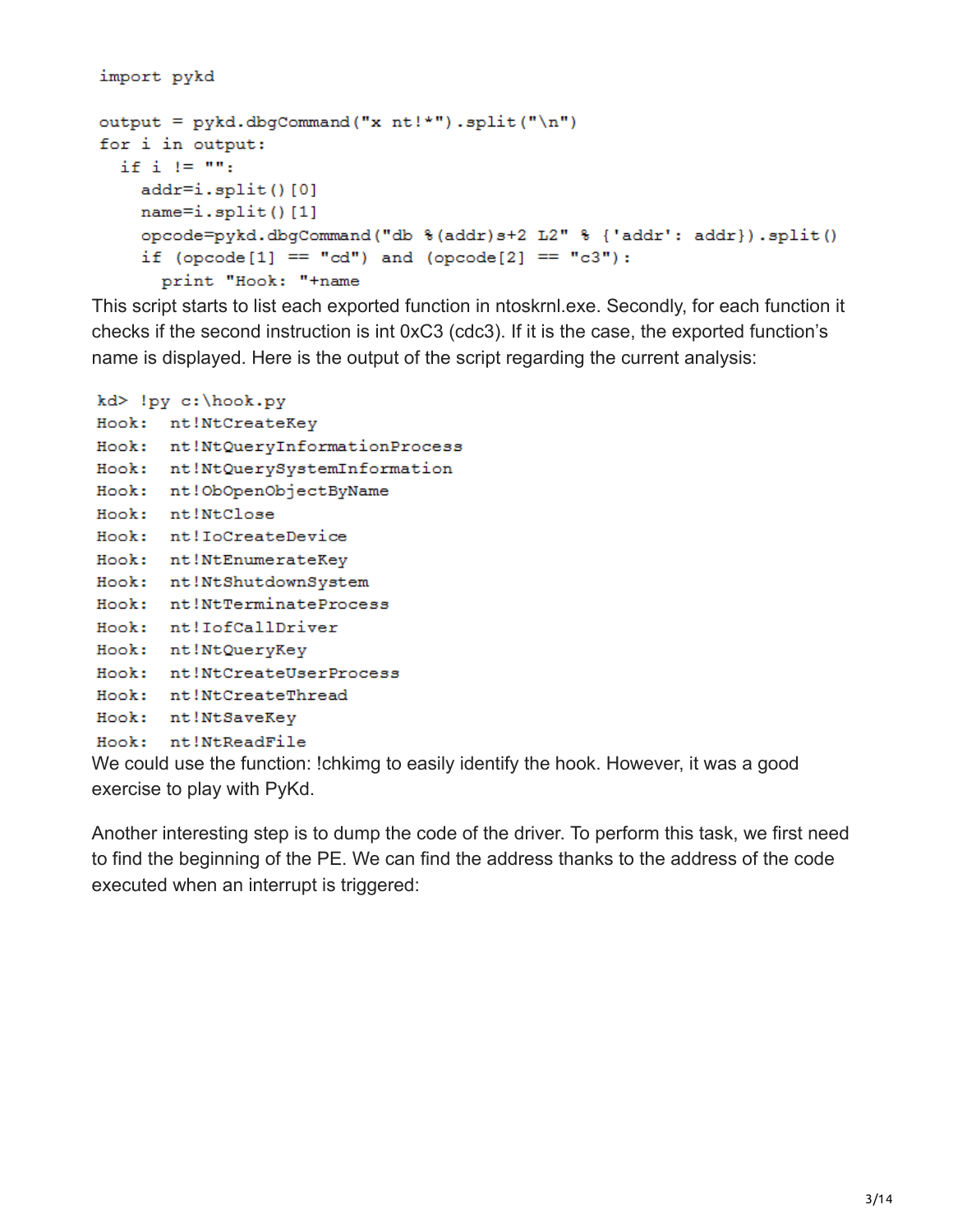#### kd> !pool 859e84f0 Pool page 859e84f0 region is Nonpaged pool \*85980000 : large page allocation, Tag is NtFs, size is 0x92000 bytes Pooltag NtFs : StrucSup.c, Binary : ntfs.sys

| $kd$ db 85980000 L0x100                     |  |  |  |  |  |  |                                                  |  |  |  |                                                         |
|---------------------------------------------|--|--|--|--|--|--|--------------------------------------------------|--|--|--|---------------------------------------------------------|
| 85980000                                    |  |  |  |  |  |  |                                                  |  |  |  | .                                                       |
| 85980010                                    |  |  |  |  |  |  |                                                  |  |  |  | .                                                       |
| 85980020                                    |  |  |  |  |  |  |                                                  |  |  |  | .                                                       |
| 85980030                                    |  |  |  |  |  |  |                                                  |  |  |  | .                                                       |
| 85980040                                    |  |  |  |  |  |  |                                                  |  |  |  | . <b>.</b> .                                            |
| 85980050                                    |  |  |  |  |  |  | 00 00 00 00 00 00 00 00-61 6d 20 63 61 6e 6e 6f  |  |  |  | am canno                                                |
| 85980060                                    |  |  |  |  |  |  | 74 20 62 65 20 72 75 6e-20 69 6e 20 44 4f 53 20  |  |  |  | t be run in DOS                                         |
| 85980070                                    |  |  |  |  |  |  | 6d 6f 64 65 2e 0d 0d 0a-24 00 00 00 00 00 00 00  |  |  |  | $mode \ldots$                                           |
| 85980080                                    |  |  |  |  |  |  | 00 f8 30 25 44 99 5e 76-44 99 5e 76 44 99 5e 76  |  |  |  | $.08D.^{\prime}VD.^{\prime}VD.^{\prime}v$               |
| 85980090                                    |  |  |  |  |  |  | 44 99 5f 76 94 99 5e 76-1d ba 4d 76 4d 99 5e 76  |  |  |  | $D. v. . ^\sigma. . ^\sigma. ^\sigma. ^\sigma. ^\sigma$ |
| 859800a0                                    |  |  |  |  |  |  | 63 5f 23 76 46 99 5e 76-63 5f 2f 76 31 99 5e 76  |  |  |  | c #vF.^vc /v1.^v                                        |
| 859800b0                                    |  |  |  |  |  |  | 63 5f 26 76 45 99 5e 76-52 69 63 68 44 99 5e 76  |  |  |  | c &vE.^vRichD.^v                                        |
| 859800c0                                    |  |  |  |  |  |  | 00 00 00 00 00 00 00 00 -50 45 00 00 4c 01 04 00 |  |  |  | $\ldots$ PE $\ldots$ L                                  |
| 859800d0                                    |  |  |  |  |  |  | 95 41 04 4e 00 00 00 00-00 00 00 00 e0 00 02 21  |  |  |  | . A . N !                                               |
| 859800e0                                    |  |  |  |  |  |  | 0b 01 08 00 00 8e 06 00-00 62 02 00 00 00 00 00  |  |  |  | . b                                                     |
| 859800f0                                    |  |  |  |  |  |  |                                                  |  |  |  | .                                                       |
| This output shows us two remarkable things: |  |  |  |  |  |  |                                                  |  |  |  |                                                         |

- First, the driver uses a well-known Windows kernel memory pool tag called "NtFs". The Windows components mark allocated memory block with a unique tag. But the rootkit uses the same tag as the legitimate ntfs.sys driver. This choice was made to hide the rootkit and dupe the analyst.
- Secondly, the output looks like the beginning of a PE. But this PE is broken: the MZ is not available and some information is missing. For example, the value of the SizeOfImage (85980000+0x140) is null...

The rootkit alters the beginning of the PE to hide itself. Some tools parse the memory and look for the MZ string to identify the beginning of a PE. In our current case, if we used these tools looking for a PE file, we would never identify our malware using this automation. Manual analysis is needed here. To dump our driver we need to reconstruct the PE but we don't know the size of the binary, as mentioned above, so we need to make a large dump, to be sure to not forget a part of the binary.

#### **Modules, drivers and devices**

We can now display the loaded (and unloaded) modules with WinDbg: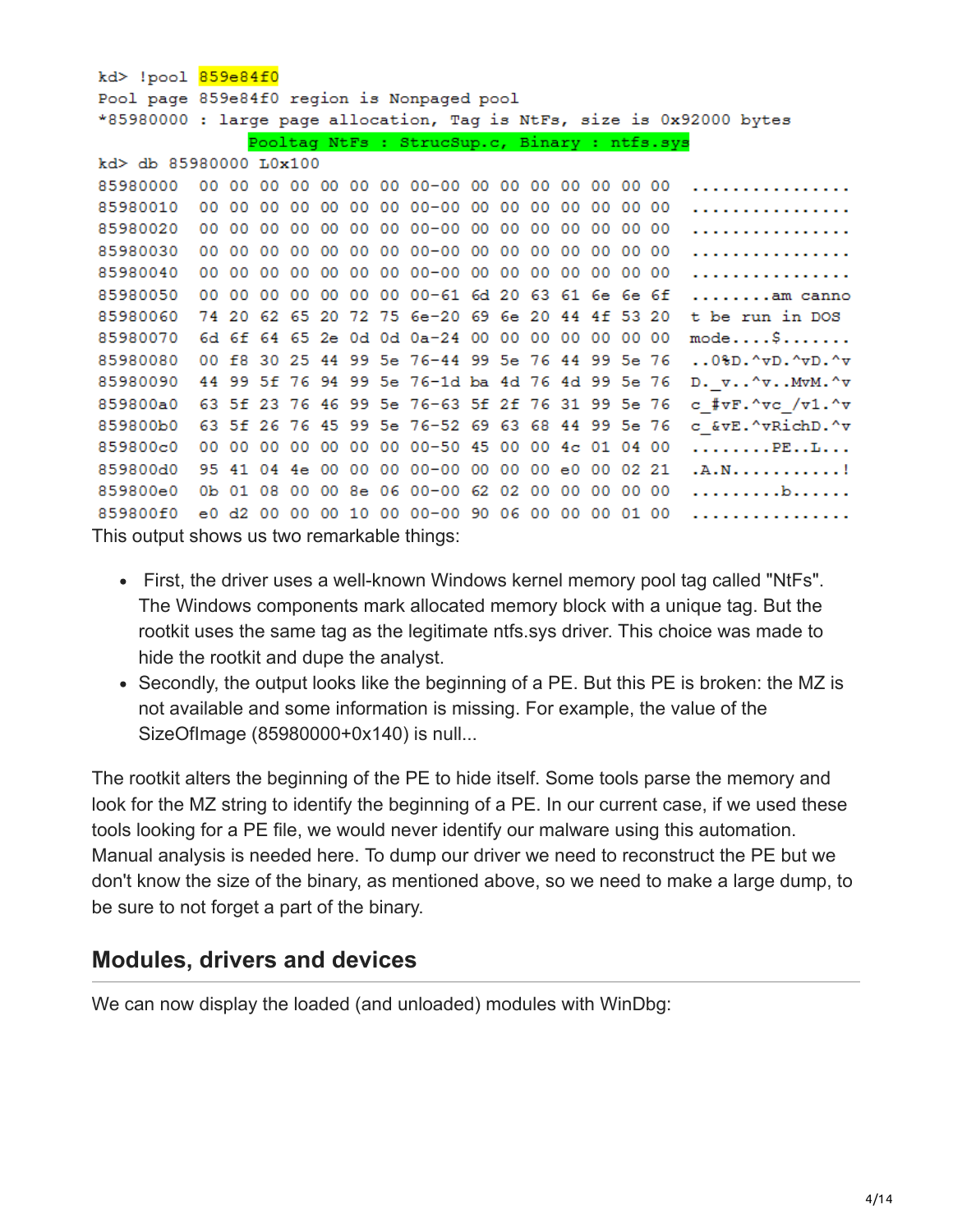| $kd$ $>$ $lm$ $f$                    |                                                    |
|--------------------------------------|----------------------------------------------------|
| $\hspace{15pt}\texttt{end}$<br>start | module name                                        |
| 00400000 0041a000                    | win32dd 400000 C:\Users\user1\Desktop\win32dd.exe  |
| 737f0000 73815000                    | POWRPROF C: \Windows\system32\POWRPROF.dll         |
| 74ff0000 75017000                    | CFGMGR32 C:\Windows\system32\CFGMGR32.dll          |
| 75020000 7506b000                    | KERNELBASE C:\Windows\system32\KERNELBASE.dll      |
| 75070000 75082000                    | C:\Windows\system32\DEVOBJ.dll<br>DEVOBJ           |
| 751c0000 7520e000                    | C:\Windows\system32\GDI32.dll<br>GDI32             |
| 75210000 75229000                    | sechost C:\Windows\SYSTEM32\sechost.dll            |
| 752f0000 753c4000                    | kernel32 C:\Windows\system32\kernel32.dll          |
| $[\ldots]$                           |                                                    |
| 993e8000 993f5000                    | tcpipreg \SystemRoot\System32\drivers\tcpipreg.sys |
|                                      |                                                    |

Unloaded modules: 8da09000 8dbf7000

fdisk.sys

In our case, the rootkit's module is fdisk.sys. According to the code shown above, it seems to be unloaded, but as we analyzed before, the code is really present on the infected system. So, the developers found a way to unload the modules while the malicious code is still running!

We can list the drive

```
kd> !object \driver\
Object: 8985ea70 Type: (84841e90) Directory
    ObjectHeader: 8985ea58 (new version)
   HandleCount: 0 PointerCount: 92
    Directory Object: 89805e28 Name: Driver
   Hash Address Type
                                Name
                                \frac{1}{2}---- -------
                  ---00 85ae0530 Driver
                                rdpbus
         8576a1d8 Driver
                                Beep
         855b74b0 Driver
                                NDIS
         [\ldots]85a3d310 Driver
                                Wanarpv6
     28 85a51030 Driver
                                discache
         8576a3f8 Driver
                                Null
     29 85a7aa38 Driver
                                VBoxVideo
         [\ldots]855e6610 Driver
                                rdyboost
         8487e780 Driver
                                intelide
```
The driver used by our module is \driver\Null. All other modules are legitimate modules used by Windows. We can display the devices associated to the driver we are focusing on: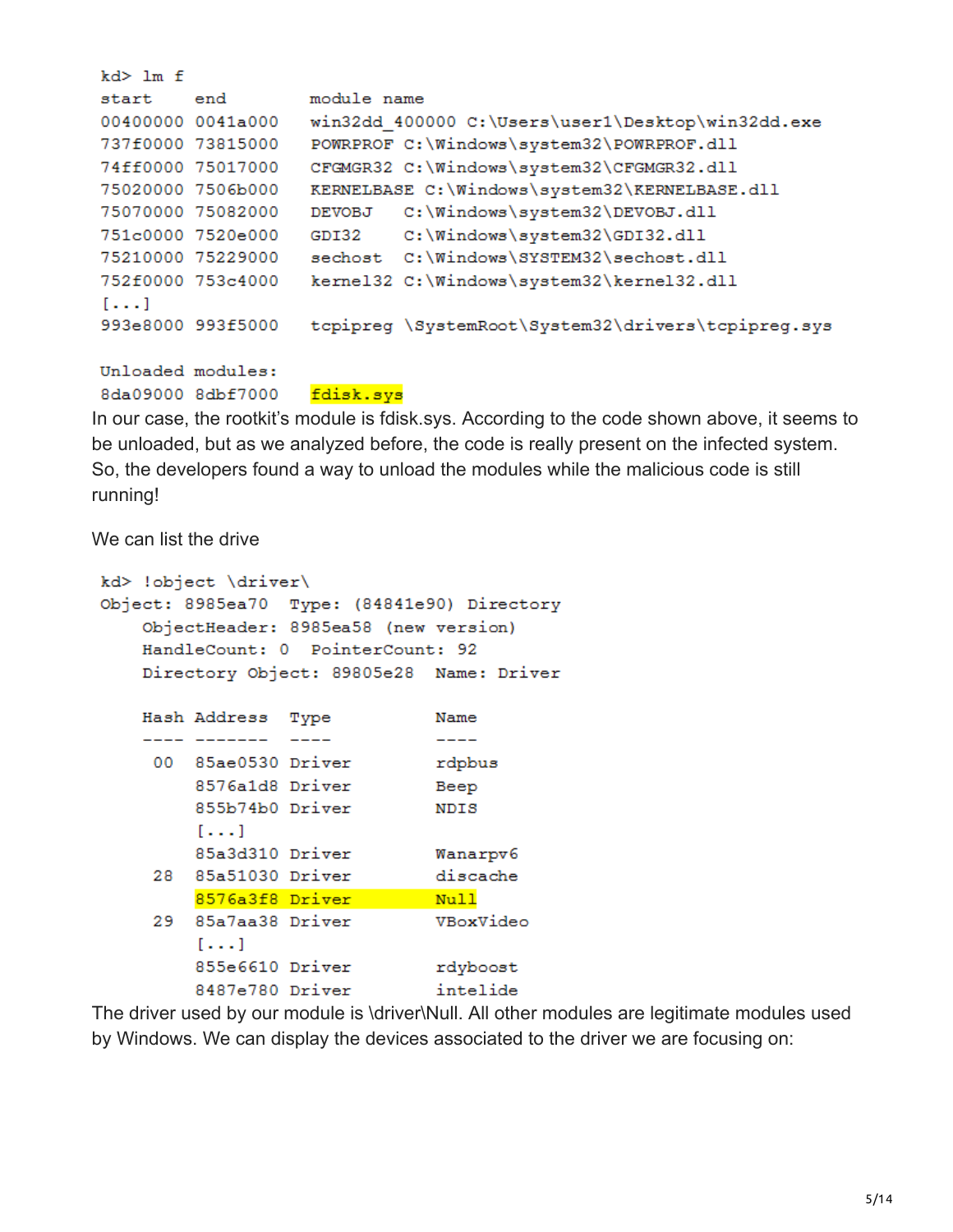```
kd> !drvobj \Driver\Null
Driver object (8576a3f8) is for:
\Driver\Null
Driver Extension List: (id , addr)
Device Object list:
864473e0 862531e0 86253748 8576a2d0
```
The device objects associated to our driver are:

- 0x864473e0
- 0x862531e0
- 0x86253748
- 0x8576a2d0

Furthermore, we can see the description of those devic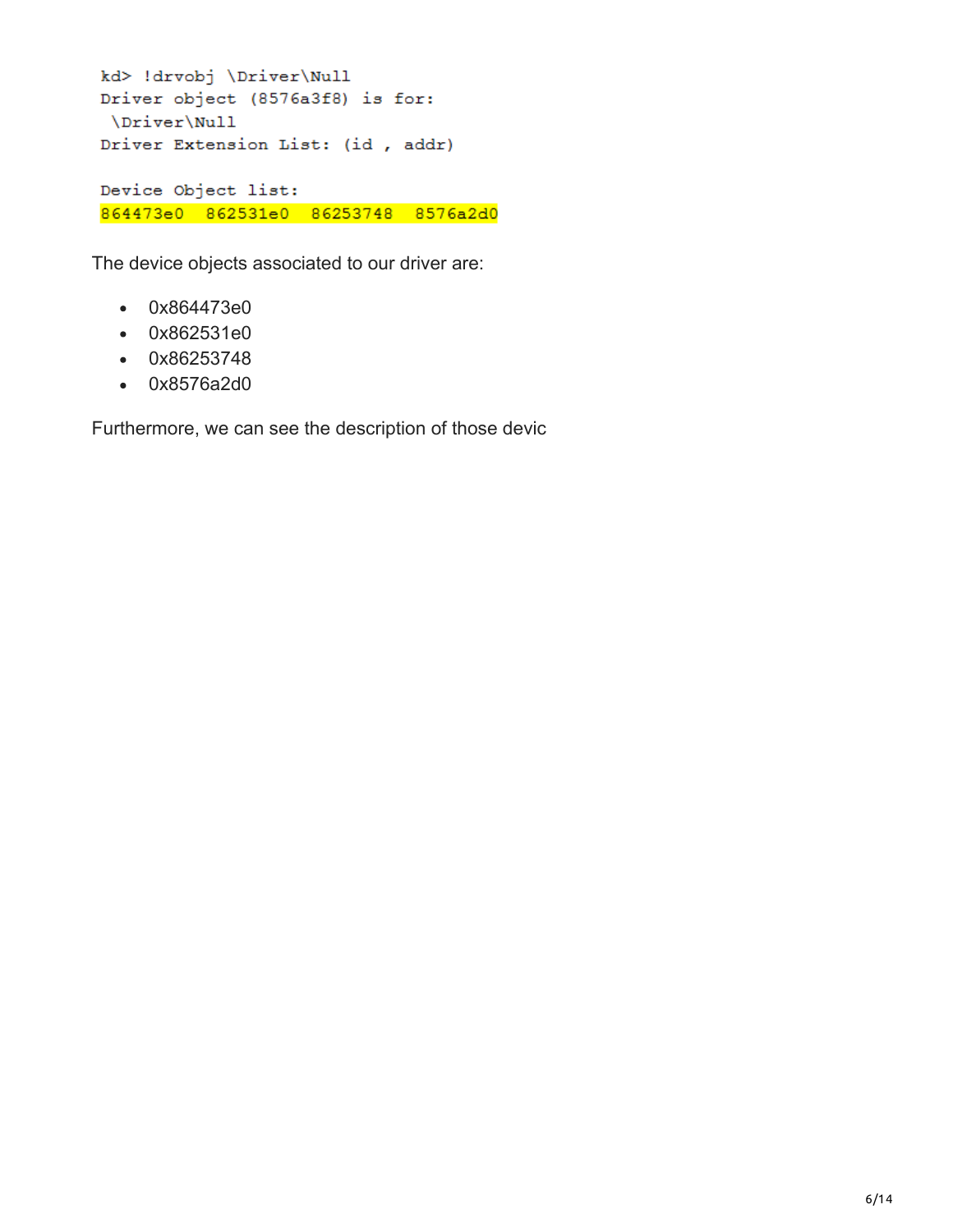```
kd> !devobj 864473e0
Device object (864473e0) is for:
 FWPMCALLOUT \Driver\Null DriverObject 8576a3f8
Current Irp 00000000 RefCount 0 Type 00000000 Flags 000000c0
Dacl 8985aaf0 DevExt 00000000 DevObjExt 86447498
ExtensionFlags (0x00000800) DOE DEFAULT SD PRESENT
Characteristics (0000000000)
Device queue is not busy.
```

```
kd> !devobj 0x862531e0
Device object (862531e0) is for:
RawDisk2 \Driver\Null DriverObject 8576a3f8
Current Irp 00000000 RefCount 0 Type 00000007 Flags 00000050
Vpb 86253158 DevExt 00000000 DevObjExt 86253298 Dope 86257008
ExtensionFlags (0x00000800) DOE DEFAULT SD PRESENT
Characteristics (0x00000001) FILE REMOVABLE MEDIA
Device queue is not busy.
```

```
kd> !devobj 86253748
Device object (86253748) is for:
 RawDisk1 \Driver\Null DriverObject 8576a3f8
Current Irp 00000000 RefCount 22 Type 00000007 Flags 00000050
Vpb 862536c0 DevExt 00000000 DevObjExt 86253800 Dope 86253678
ExtensionFlags (0x00000800) DOE DEFAULT SD PRESENT
Characteristics (0x00000001) FILE REMOVABLE MEDIA
Device queue is not busy.
```

```
kd> !devobj 8576a2d0
Device object (8576a2d0) is for:
 Null \Driver\Null DriverObject 8576a3f8
Current Irp 00000000 RefCount 0 Type 00000015 Flags 00000040
Dacl 8985aaf0 DevExt 00000000 DevObjExt 8576a388
ExtensionFlags (0x00000800) DOE DEFAULT SD PRESENT
Characteristics (0x00000100) FILE DEVICE SECURE OPEN
Device queue is not busy.
Two objects are particularly interesting: FWPMCALLOUT and RawDisk1
```
#### **WFP callout**

This first device is FWPMCALLOUT. Thanks to the name of the device we can guess that the rootkit registers a callout for Windows Filtering Platform (WFP). The WFP is a set of API and system services which provides a platform for creating network filtering applications. In our case, the rootkit uses this technology to perform Deep Packet Inspection (DPI) and modifications of the network flow. The purpose of this device is to intercept relevant data as soon as a connection to the Command & Control server or other local infected machines used as relay is established and to receive commands.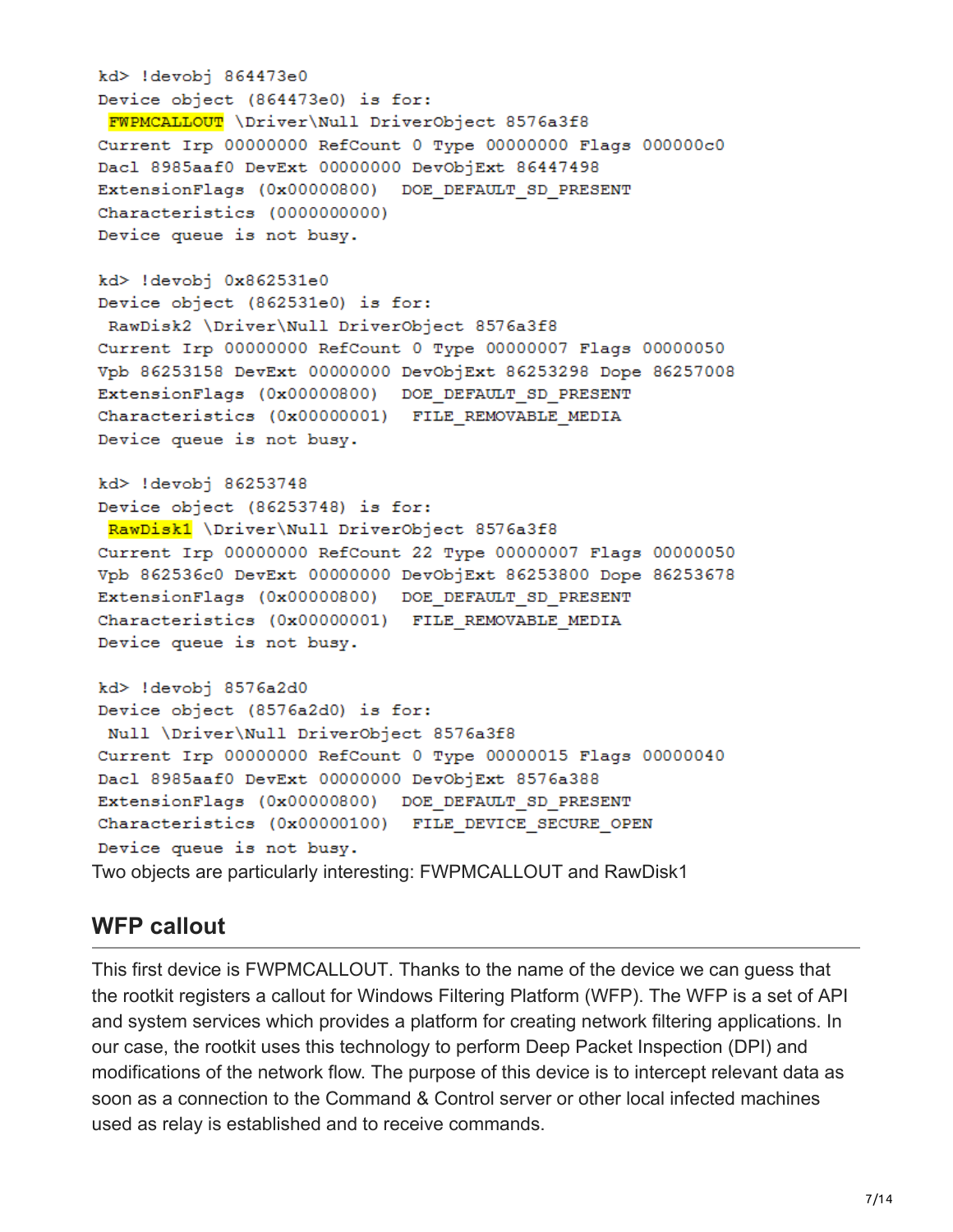As there is no command to simply list the WFP callouts, we have to extract the information needed using different steps:

First, the netio!gWfpGlobal variable contains the starting point for the WFP data structures:

```
kd> dp netio!qWfpGlobal L1
88b95260 84845008
```
A global table stores the number of callouts and the array of the corresponding callout structures.

Here is a method to find suitable offsets:

```
kd> u netio!FeInitCalloutTable L10
NETIO!FeInitCalloutTable:
88b7859e 8bff
                               edi,edi
                       movpush
88b785a0 56
                               esi
                       push edi
88b785a1 57
88b785a2 8b3d6052b988 mov
                              edi, dword ptr [NETIO!gWfpGlobal (88b95260)]
88b785a8 33c0
                       xor
                              eax, eax
88b785aa 81c7d8020000 add
                              edi, <mark>2D8h</mark>
                       stos dword ptr es: [edi]
88b785b0 ab
88b785b1 ab
                       stos dword ptr es: [edi]
88b785b2 a16052b988 mov
                              eax, dword ptr [NETIO!gWfpGlobal (88b95260)]
88b785b7 05dc020000
                       add
                               eax, <mark>2DCh</mark>
88b785bc 50
                              eax
                       push
88b785bd 6857667043 push<br>88b785c2 be90010000 mov
                              43706657h
                              esi,190h
                               esi
88b785c7 56
                       push
88b785c8 e8e4f8feff call NETIO!WfpPoolAllocNonPaged (88b67eb1)
88b785cd 8bf8
                        m \circ vedi, eax
```
The first number is the offset that contains the number of total callouts made, in hex, of course:

```
kd> dps 84845008+2D8 L1
848452e0 0000011e
```
The second number is the offset that contains the array in which the callout structure is stored:

```
kd> dps 84845008+2DC L1
848452e4 86233000
```
The pool tag of this address confirms our findings so far and proves that we have found the right track:

```
kd> !pool 86233000
Pool page 86233000 region is Nonpaged pool
*86233000 : large page allocation, Tag is WfpC, size is 0x2cb8 bytes
               Pooltag WfpC : WFP callouts, Binary : netio.sys
```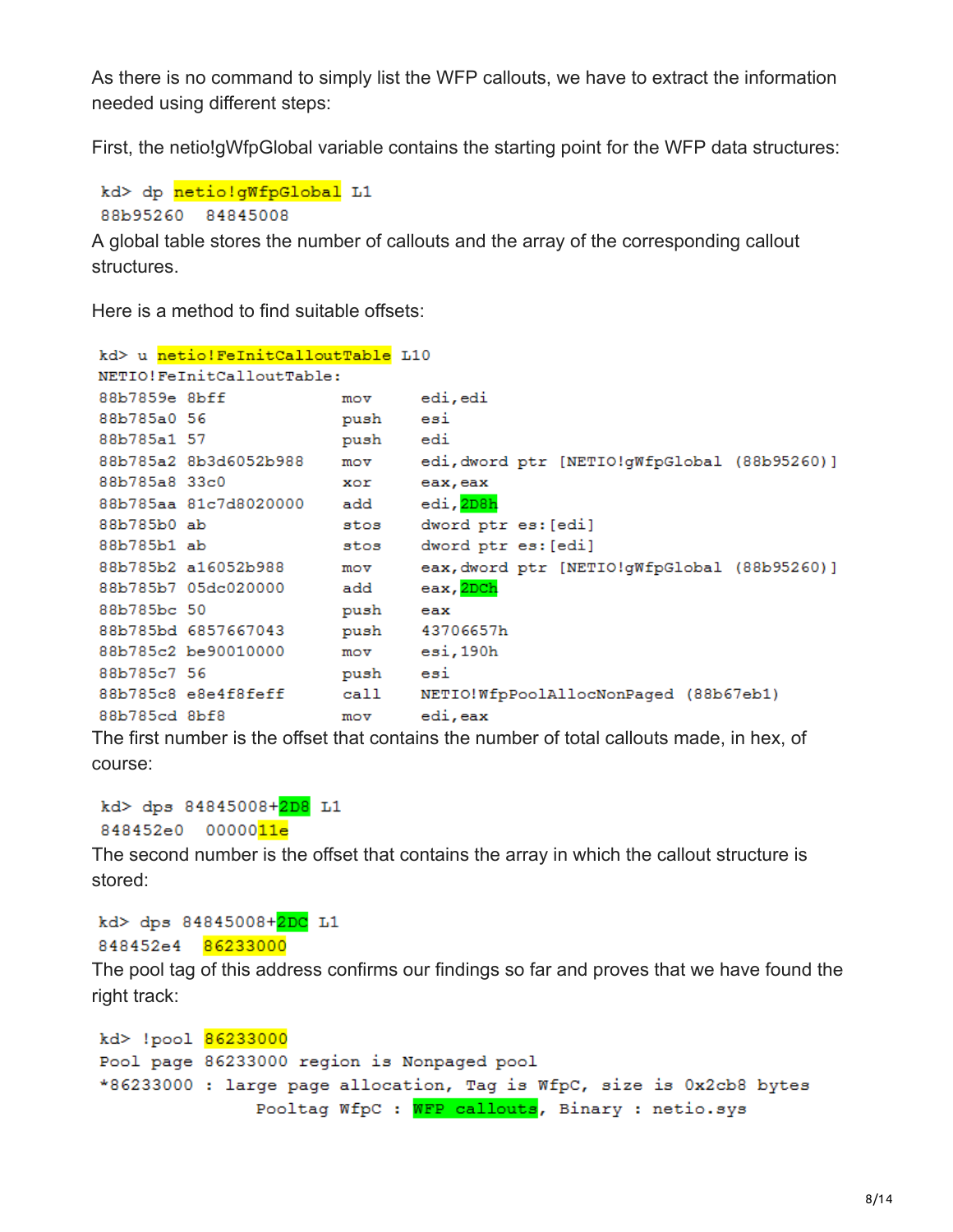We can now extract the size of each structure stored within the array. As it is not documented by Microsoft, we identify the size by disassembling the function InitDefaultCallout():

```
kd> u NETIO!InitDefaultCallout
NETIO!InitDefaultCallout:
88b78614 8bff
                               edi,edi
                        m \circ v88b78616 56
                       push
                               esi
88b78617 684852b988
                       push
                               offset NETIO!gFeCallout (88b95248)
88b7861c 6857667043
                               43706657h
                        push
88b78621 6a28
                               28hpush
88b78623 e889f8feff
                               NETIO!WfpPoolAllocNonPaged (88b67eb1)
                        _{\rm{call}}88b78628 8bf0
                        m \circ vesi, eax
88b7862a 85f6
                               esi, esi
                        test
```
Finally, we use a one-liner command to list the elements of this array: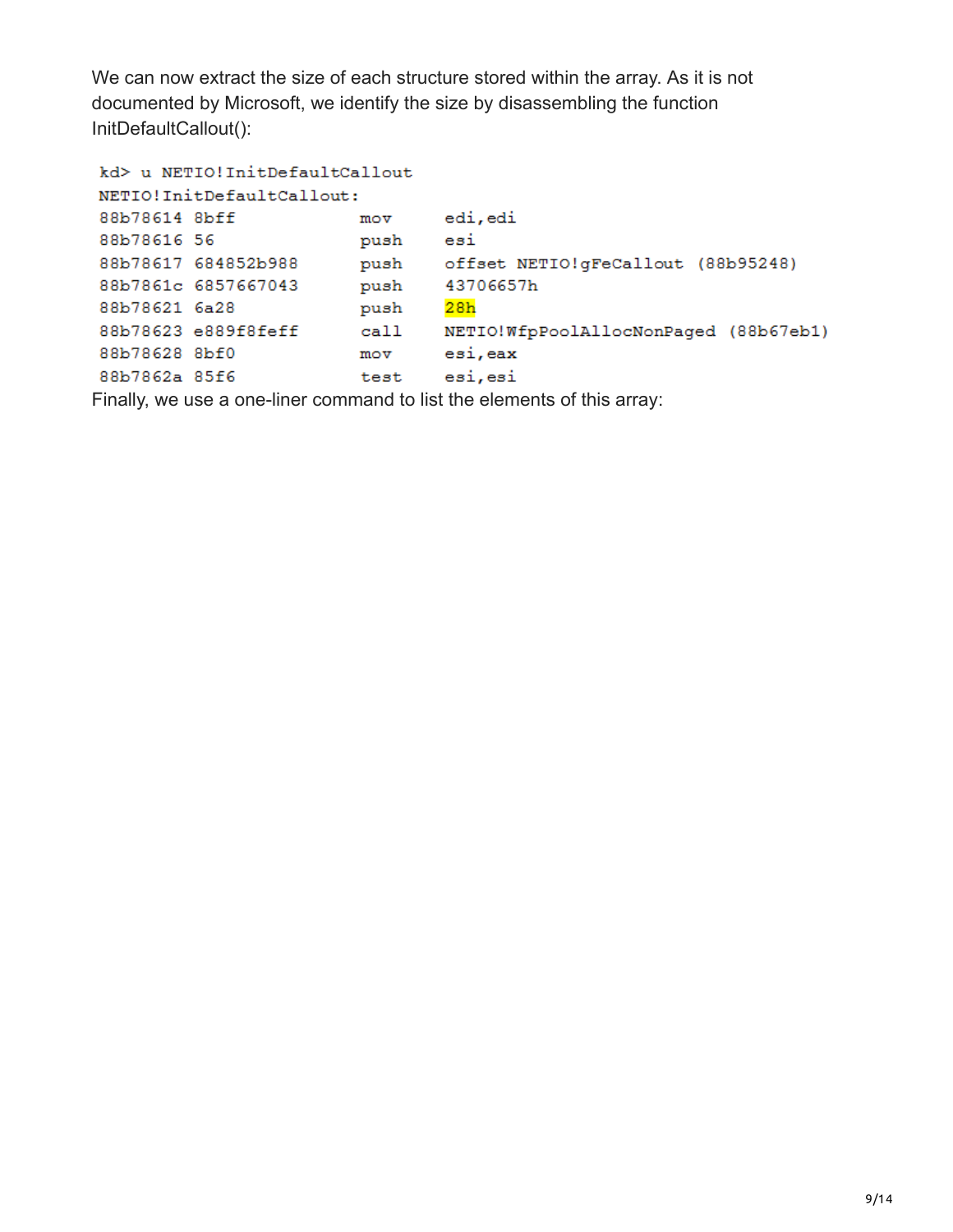kd> r \$t0=86233000 ;.for ( r \$t1=0; @\$t1 < 11e; r \$t1=@\$t1+1 ) {dps @\$t0+2\*@\$ptrsize L2; r  $$t0=0$t0+28;$ 86233008 00000000 8623300c 00000000  $[\ldots]$ 86233238 00000000 862333a4 88cc1132 tcpip!WfpAlepSetOptionsCalloutClassify 862333c8 00000000 862333cc 88cc1132 tcpip!WfpAlepSetOptionsCalloutClassify 862333f0 00000000 862333f4 88d13ac7 tcpip!IPSecInboundTunnelAcceptAuthorizeCalloutClassify 86233418 00000000 8623341c 88d13ac7 tcpip!IPSecInboundTunnelAcceptAuthorizeCalloutClassify 86233440 00000000 86233444 88ce2e1d tcpip!FlpEdgeTraversalCalloutClassify 86233468 00000000 8623346c 88ce2e1d tcpip!FlpEdgeTraversalCalloutClassify 86233490 00000000 86233494 88ce2e1d tcpip!FlpEdgeTraversalCalloutClassify 862334b8 00000000 862334bc 88ce2e1d tcpip!FlpEdgeTraversalCalloutClassify 862334e0 00000000 862334e4 88d1f331 tcpip!IdpCalloutClassifyV6 86233508 00000000 8623350c 88d1f4d3 tcpip!IdpCalloutClassifyV4 86233530 00000000  $1.1.1$ 86235808 00000000 8623580c 992ba750 mpsdrv!MpsGetFwpAuthData+0xff0 86235830 00000000 86235834 992ba750 mpsdrv!MpsGetFwpAuthData+0xff0 86235858 00000000 8623585c 992ba750 mpsdrv!MpsGetFwpAuthData+0xff0 86235880 00000000 86235884 992ba750 mpsdrv!MpsGetFwpAuthData+0xff0 86235b28 00000000 86235b2c 992baaf0 mpsdrv!MpsGetFwpAuthData+0x1390 86235b50 00000000 86235b54 992baaf0 mpsdrv!MpsGetFwpAuthData+0x1390 86235b78 00000000 86235b7c 859b5040 86235ba0 00000000 86235ba4 859b5520 86235bc8 00000000 86235bcc 00000000

The list of elements reminds us of the information we have seen in the IDT: two addresses are not resolved. Those two WFP callouts are: 0x859b5040 and 0x859b5520. WinDbg is not able to resolve these two addresses because the addresses are unknown. These are not addresses of a Microsoft. Now that we have the addresses, we can use the command !pool to validate that the addresses are in the same region as the code executed when an interrupt is triggered:

kd> !pool 859b5040 Pool page 859e84f0 region is Nonpaged pool \*85980000 : large page allocation, Tag is NtFs, size is 0x92000 bytes Pooltag NtFs : StrucSup.c, Binary : ntfs.sys kd> db 85980000 L0x100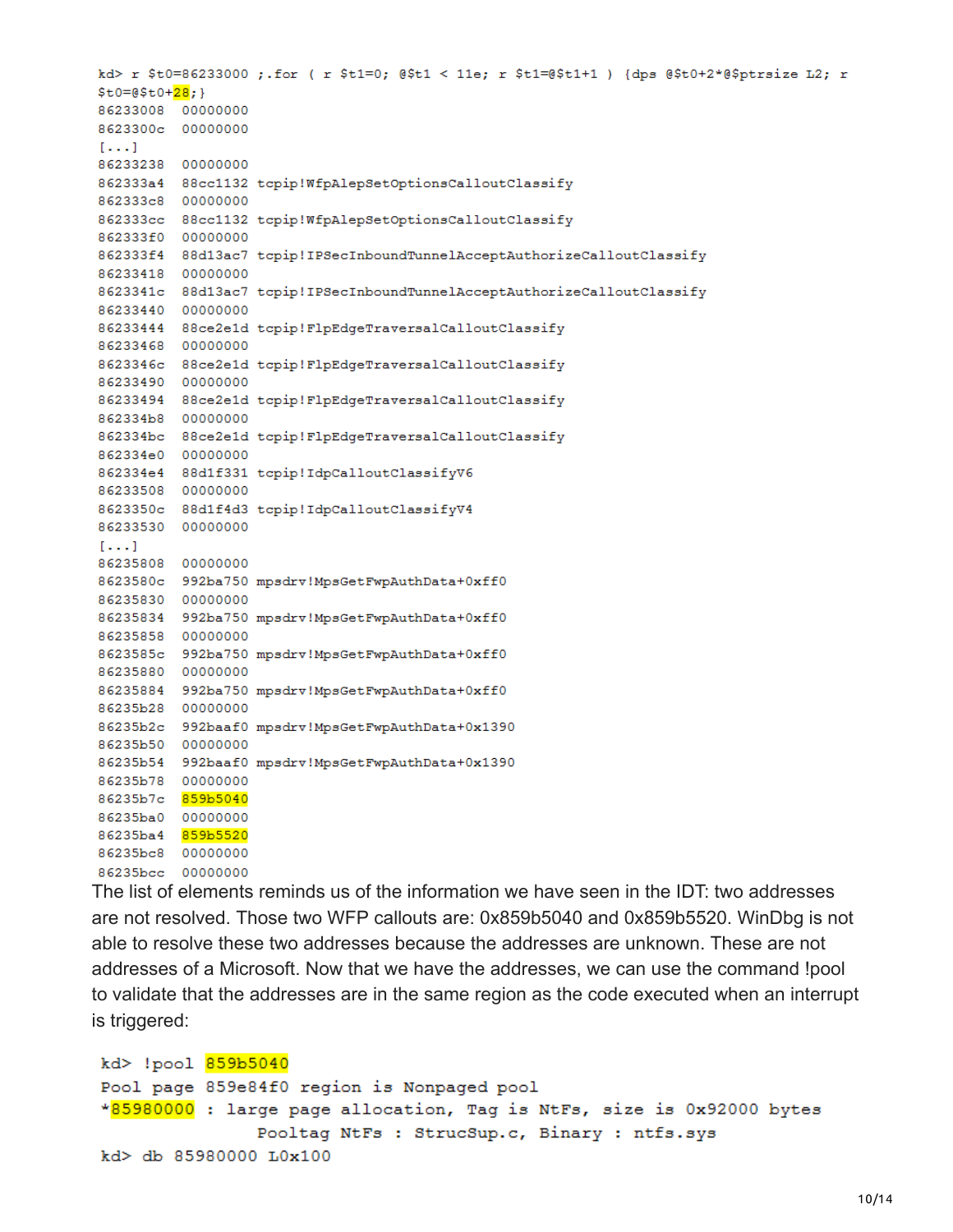### **Virtual file system**

Previously, when looking at the device objects, we came across two devices with very similar names: RawDisk1 and RawDisk2. Let us have a detailed look at the first one:

```
kd> !devobj Rawdisk1
Device object (86253748) is for:
 RawDisk1 \Driver\Null DriverObject 8576a3f8
Current Irp 00000000 RefCount 22 Type 00000007 Flags 00000050
Vpb 862536c0 DevExt 00000000 DevObjExt 86253800 Dope 86253678
ExtensionFlags (0x00000800) DOE DEFAULT SD PRESENT
Characteristics (0x00000001) FILE REMOVABLE MEDIA
Device queue is not busy.
kd> !vpb 862536c0
Vpb at 0x862536c0
Flags: 0x1 mounted
DeviceObject: 0x86259020
RealDevice:
             0x86253748
RefCount: 22
Volume Label:
kd> !devobj 0x86259020
Device object (86259020) is for:
  \FileSystem\Ntfs DriverObject 8516e558
Current Irp 00000000 RefCount 0 Type 00000008 Flags 00040000
DevExt 862590d8 DevObjExt 86259fb0
ExtensionFlags (0x00000800) DOE DEFAULT SD PRESENT
Characteristics (0000000000)
AttachedDevice (Upper) 86253020 \FileSystem\FltMgr
Device queue is not busy.
```
As we can see, RawDisk1 device is in fact an NTFS file system; a virtual file system used by the rootkit to store its configuration, the exfiltrated data…

We can identify the used files (opened handles) within the file system, like \queue and \klog: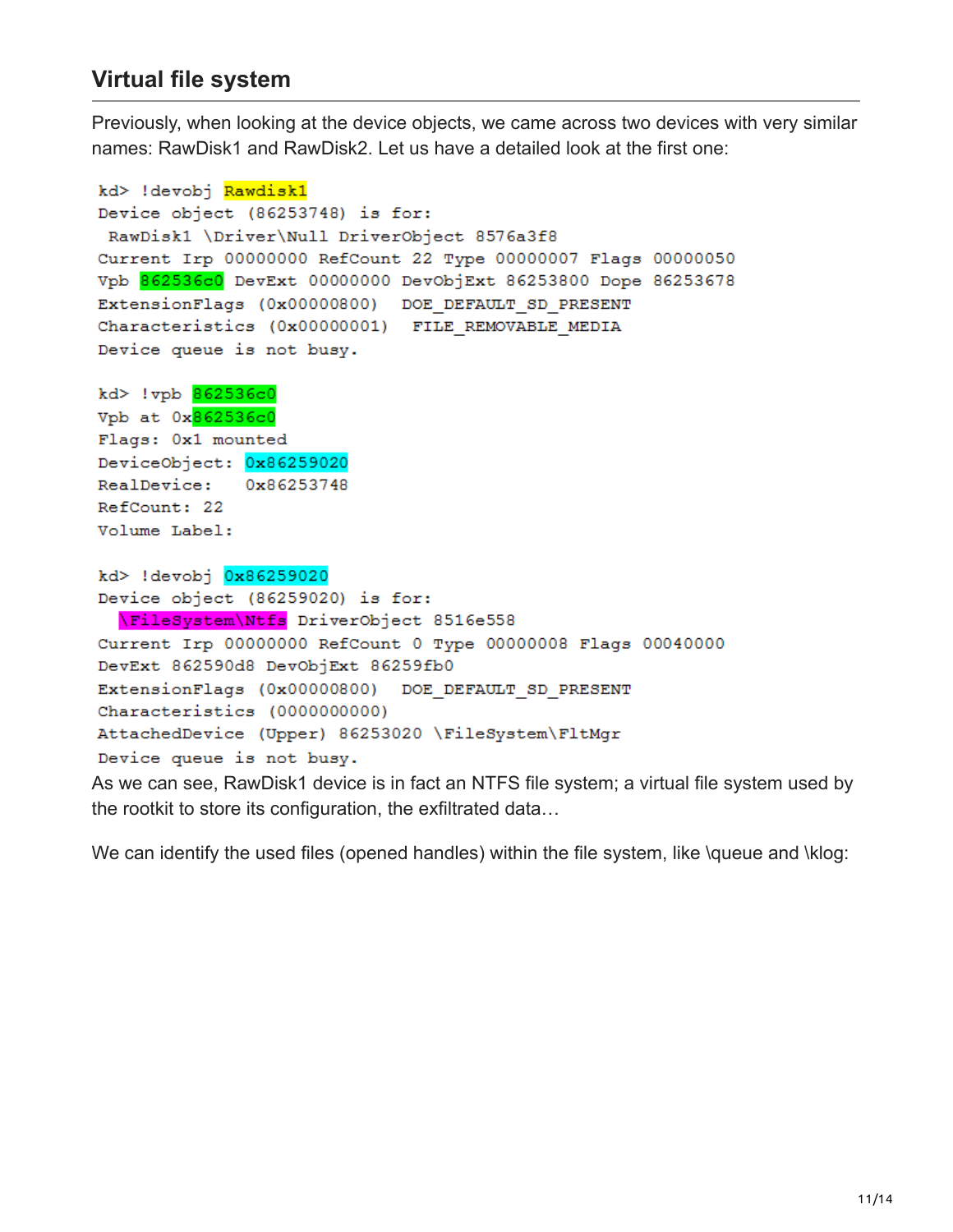```
kd> !devhandles \device\Rawdisk1
Checking handle table for process 0x8483c8f0
Kernel handle table at 89801be0 with 411 entries in use
PROCESS 8483c8f0 SessionId: none Cid: 0004
                                               Peb: 00000000 ParentCid: 0000
   DirBase: 00185000 ObjectTable: 89801be0 HandleCount: 411.
   Image: System
02bc: Object: 8625b6e8 GrantedAccess: 0012019f Entry: 89803578
Object: 8625b6e8 Type: (848bd3f8) File
    ObjectHeader: 8625b6d0 (new version)
       HandleCount: 1 PointerCount: 2
       Directory Object: 00000000 Name: \$Extend\$RmMetadata\$TxfLog\$TxfLog.blf {RawDisk1}
[...]PROCESS 8483c8f0 SessionId: none Cid: 0004 Peb: 00000000 ParentCid: 0000
   DirBase: 00185000 ObjectTable: 89801be0 HandleCount: 411.
   Image: System
02f0: Object: 8626b6f0 GrantedAccess: 0012019f Entry: 898035e0
Object: 8626b6f0 Type: (848bd3f8) File
    ObjectHeader: 8626b6d8 (new version)
        HandleCount: 1 PointerCount: 10
       Directory Object: 00000000 Name: \queue {RawDisk1}
PROCESS 8483c8f0 SessionId: none Cid: 0004
                                             Peb: 00000000 ParentCid: 0000
   DirBase: 00185000 ObjectTable: 89801be0 HandleCount: 411.
    Image: System
0344: Object: 8626f400 GrantedAccess: 00100004 Entry: 89803688
Object: 8626f400 Type: (848bd3f8) File
    ObjectHeader: 8626f3e8 (new version)
       HandleCount: 1 PointerCount: 1
       Directory Object: 00000000 Name: \klog {RawDisk1}
[ . . . ]PROCESS 86248a00 SessionId: 0 Cid: 01f0 Peb: 7ffd8000 ParentCid: 01a8
   DirBase: 7ec9b080 ObjectTable: 82374a98 HandleCount: 288.
   Image: services.exe
0340: Object: 86439038 GrantedAccess: 0012019f Entry: 8237b680
Object: 86439038 Type: (848bd3f8) File
    ObjectHeader: 86439020 (new version)
       HandleCount: 1 PointerCount: 1
       Directory Object: 00000000 Name: \queue {RawDisk1}
[ . . . ]Checking handle table for process 0x864bfa98
Handle table at 94997fc0 with 850 entries in use
                                          Peb: 7ffdf000 ParentCid: 0540
PROCESS 864bfa98 SessionId: 1 Cid: 074c
   DirBase: 7ec9b1a0 ObjectTable: 94997fc0 HandleCount: 850.
   Image: explorer.exe
0c70: Object: 8649d350 GrantedAccess: 0012019f Entry: 9c01a8e0
Object: 8649d350 Type: (848bd3f8) File
   ObjectHeader: 8649d338 (new version)
       HandleCount: 1 PointerCount: 1
       Directory Object: 00000000 Name: \queue {RawDisk1}
```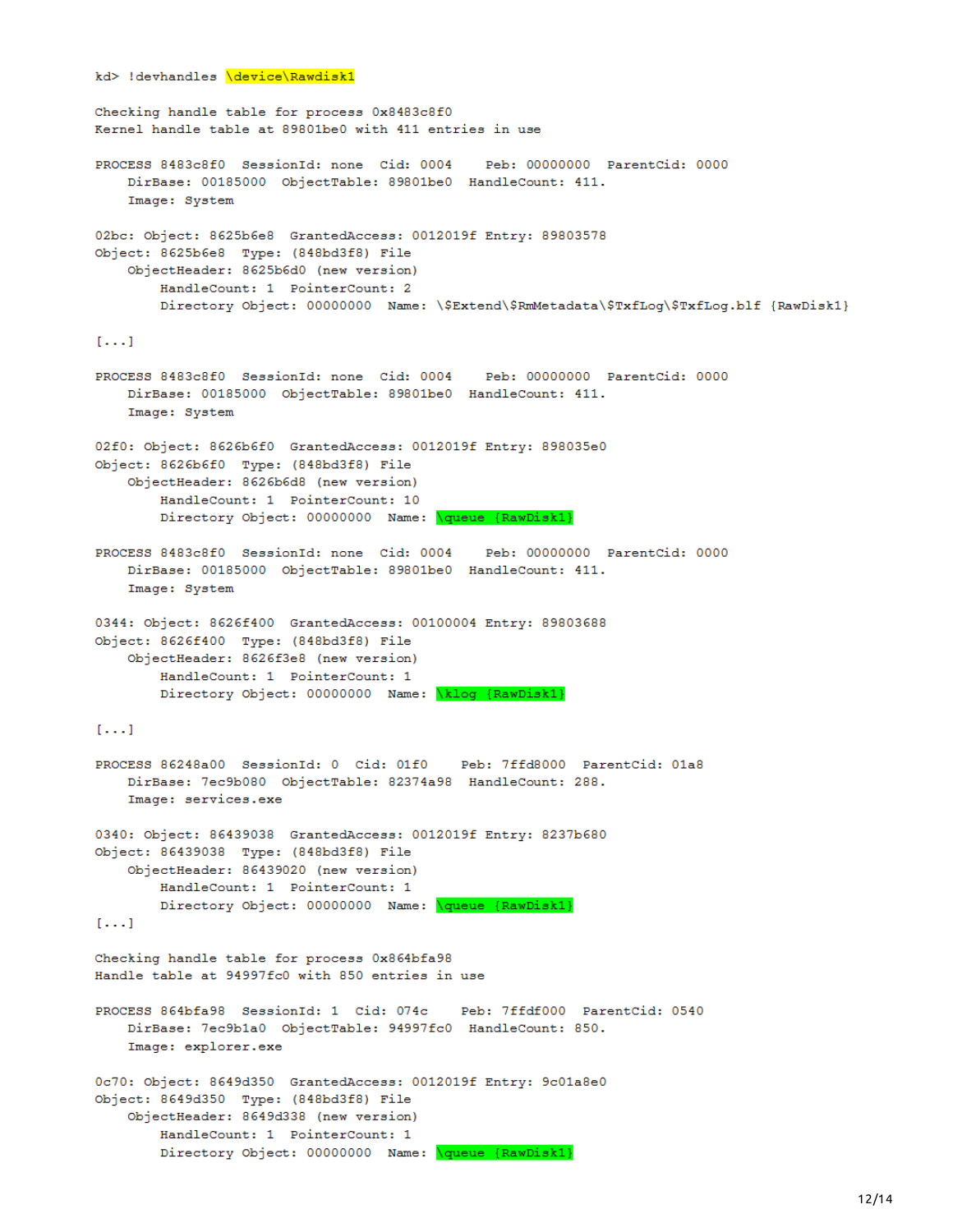Thanks to this command we are able to list the files hidden from the operating system.

## **Digital signature enforcement**

Microsoft created a Driver Signing Policy for its 64-bit versions of Windows Vista and later versions. To load a driver, the .sys file must be signed by a legitimate publisher. Developers may disable the Driver Signature Enforcement process during the development phase of a driver, which means a developer does not have to sign each compiled driver version during development phase. This mode is called "Test-mode". In our case, the rootkit is not signed, which would usually mean that it had no chance to be accepted by Microsoft's policy, but it disables the digital signature process to circumvent the checks. The status of this feature is stored in the global variable nt!g cienabled. Compare the value of this variable on a clean system, without infection with the same information on an infected system:

```
kd> dq nt!g cienabled
fffff800'02e45eb8 00000001
The code above shows that the value is set to 1
```

```
kd> dq nt!g_cienabled
fffff800'02e45eb8 00000000
```
We can clearly identify that the malware disabled the driver signature enforcement. Generally speaking, we could do the same by using bcdedit.exe -set TESTSIGNING OFF, to switch into testing mode to be able to load unsigned driver. The difference is: Using bcdedit.exe triggers a message window which is shown to the user, at the bottom of the desktop, and this is not very secretive. The action could be detected immediately.

More information about the malware's circumvention of the driver signature enforcement can be found in our SecurityBlog article: Uroburos - Deeper travel into kernel protection mitigation

## **Conclusion**

What you have seen now, is a very limited part of the extensive analysis of complicated malware and a very short introduction into WinDbg. Generally, it is very hard to apprehend such an extensive tool, but when working on such a case of kernel land analysis, researchers do not have a choice.

Processed like this, in an article with code snippets, the results seem logic and do make perfect sense. But, believe us, working with malware code costs a lot of extensive training, experience and time.

## **Related articles**